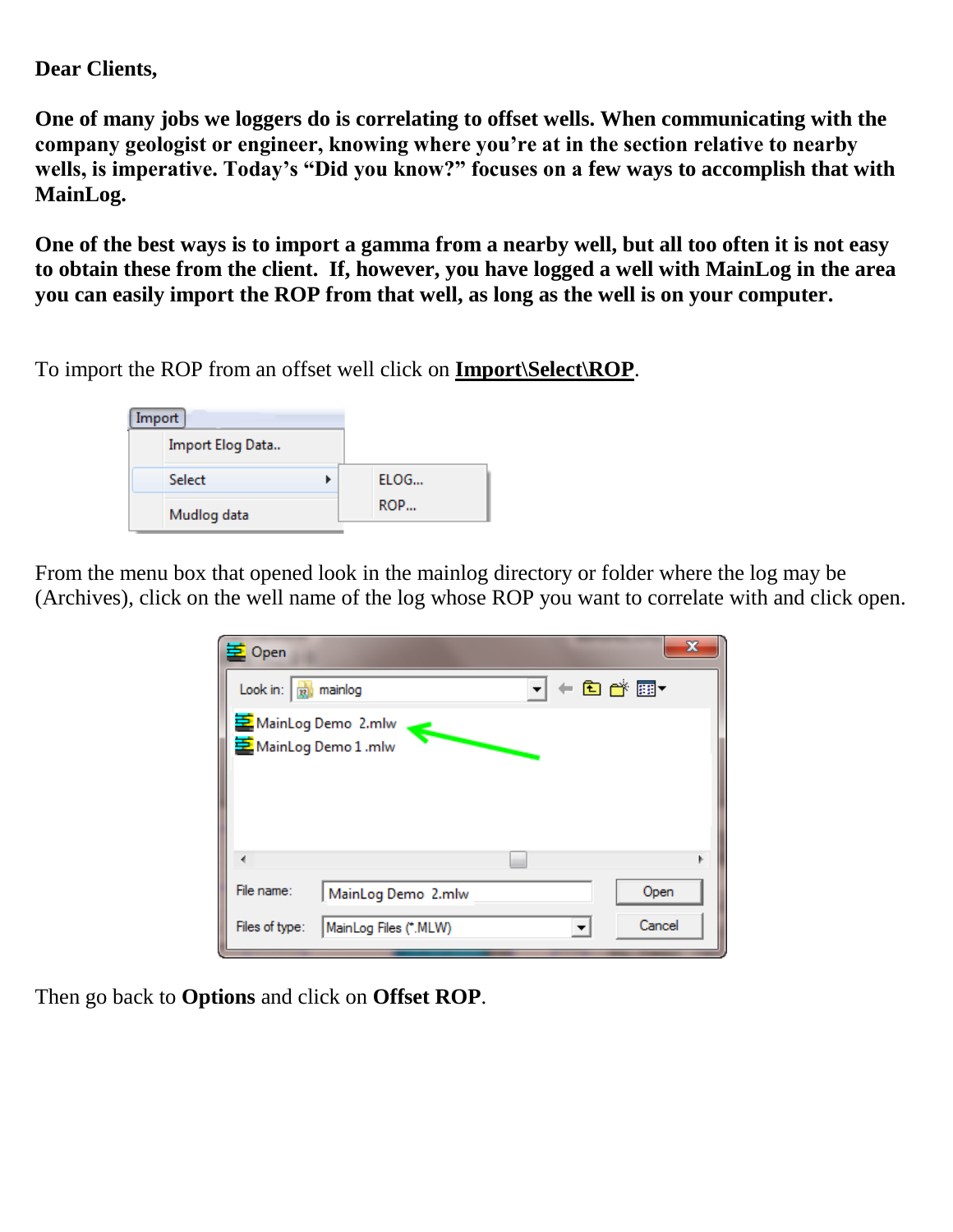

The offset ROP will now be on the log and can be "clicked and dragged" on, up or down, to correlate with the current well. At the bottom of the ROP column MainLog will display how high or low the current well is to the offset well. **This will only work correctly if you have the KB entered in the header file for both wells.** To remove the offset ROP, go back to Options and uncheck "Offset ROP".



A second way to correlate with MainLog is by importing an offset gamma curve from a nearby well. Most are familiar with this feature of importing a gamma by clicking on **Import Menu** and selecting **Import E-Log Data.** When choosing the gamma LAS file to import you must **re-name the Import Destination File.** This would usually be the name of the offset well you are importing.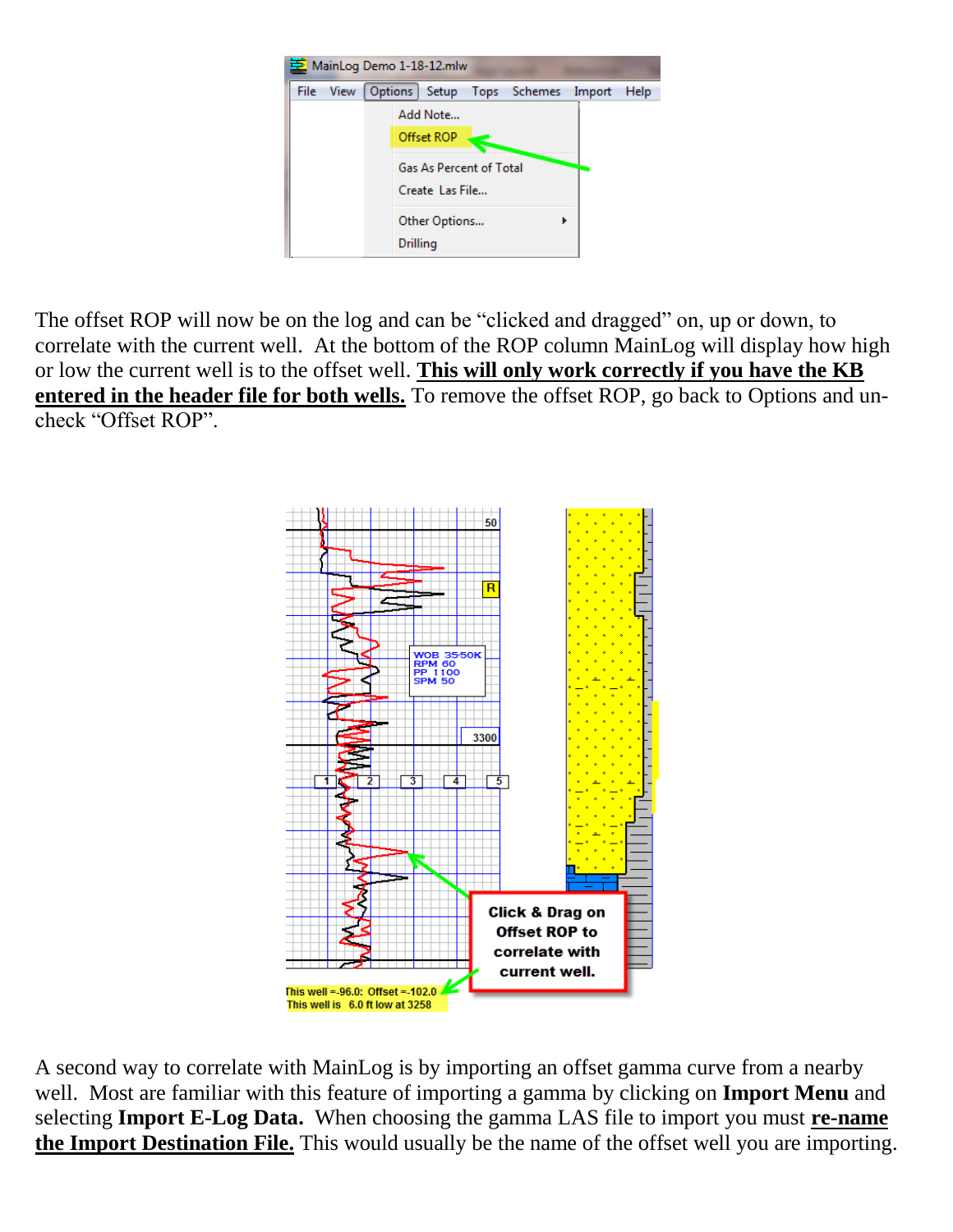MainLog will create a <filename.mlc> for each offset gamma you import. That way you can select the curve you want to correlate with by going to **Import\Select** and then choose the well you want to correlate with. It is imperative that you have the KB in your header file and that the correct offset KB is also shown on the MainLog ELOG Import menu.

| MAINLOG ELOG IMPORT                                                                                                                      | $\mathbf{x}$                                 |  |  |  |  |
|------------------------------------------------------------------------------------------------------------------------------------------|----------------------------------------------|--|--|--|--|
| <b>Import Destination file</b>                                                                                                           | Import Source File                           |  |  |  |  |
| C:\MAINLOG\Raymond No 1 offset                                                                                                           | C:\mainlog\LAS Files\7700-9900-gamma.las     |  |  |  |  |
| Browse                                                                                                                                   | 7766 to 9943<br>Interval:                    |  |  |  |  |
|                                                                                                                                          | KB<br>3362.0                                 |  |  |  |  |
| Available Curves<br>Import As                                                                                                            |                                              |  |  |  |  |
| Gamma<br>GR API<br>▼                                                                                                                     | :API corrected gamma counts at sensor depth. |  |  |  |  |
| Gamma<br>DEPTH .F<br>Density Porosity                                                                                                    | :Measured Depth                              |  |  |  |  |
| MD .FT<br>Neutron Porosity<br>Ξ<br>TVD .FT                                                                                               | :Measured depth.<br>:True vertical depth.    |  |  |  |  |
| Cross Plot Porosity<br>GR API<br>Sonic                                                                                                   | :API corrected gamma counts at sensor depth. |  |  |  |  |
| SP<br>PE                                                                                                                                 |                                              |  |  |  |  |
| Resistivity 10                                                                                                                           | Rename the Imported Destination file         |  |  |  |  |
| ADD<br>Remove                                                                                                                            | to the offset well name                      |  |  |  |  |
|                                                                                                                                          |                                              |  |  |  |  |
| API<br>GR.<br>:API corrected gamma counts at sensor depth. AS. Gamma                                                                     |                                              |  |  |  |  |
|                                                                                                                                          |                                              |  |  |  |  |
|                                                                                                                                          | Import                                       |  |  |  |  |
|                                                                                                                                          | Cancel                                       |  |  |  |  |
|                                                                                                                                          |                                              |  |  |  |  |
|                                                                                                                                          | Replace Current MLC File                     |  |  |  |  |
| m.<br>$\blacktriangleleft$                                                                                                               | k                                            |  |  |  |  |
|                                                                                                                                          |                                              |  |  |  |  |
| Sw and BVw are calculated using density porosity if available. This can be changed after<br>importing the data using the Sw setup dialog |                                              |  |  |  |  |
|                                                                                                                                          |                                              |  |  |  |  |
|                                                                                                                                          |                                              |  |  |  |  |

By clicking and dragging on the offset gamma MainLog will show how low or high you are to the offset well at the bottom of the ROP column as shown below.



A third way to correlate is by clicking the MainLog icon and opening another copy of MainLog. You will get a message that only one copy of MainLog can be in drilling mode at a time, but just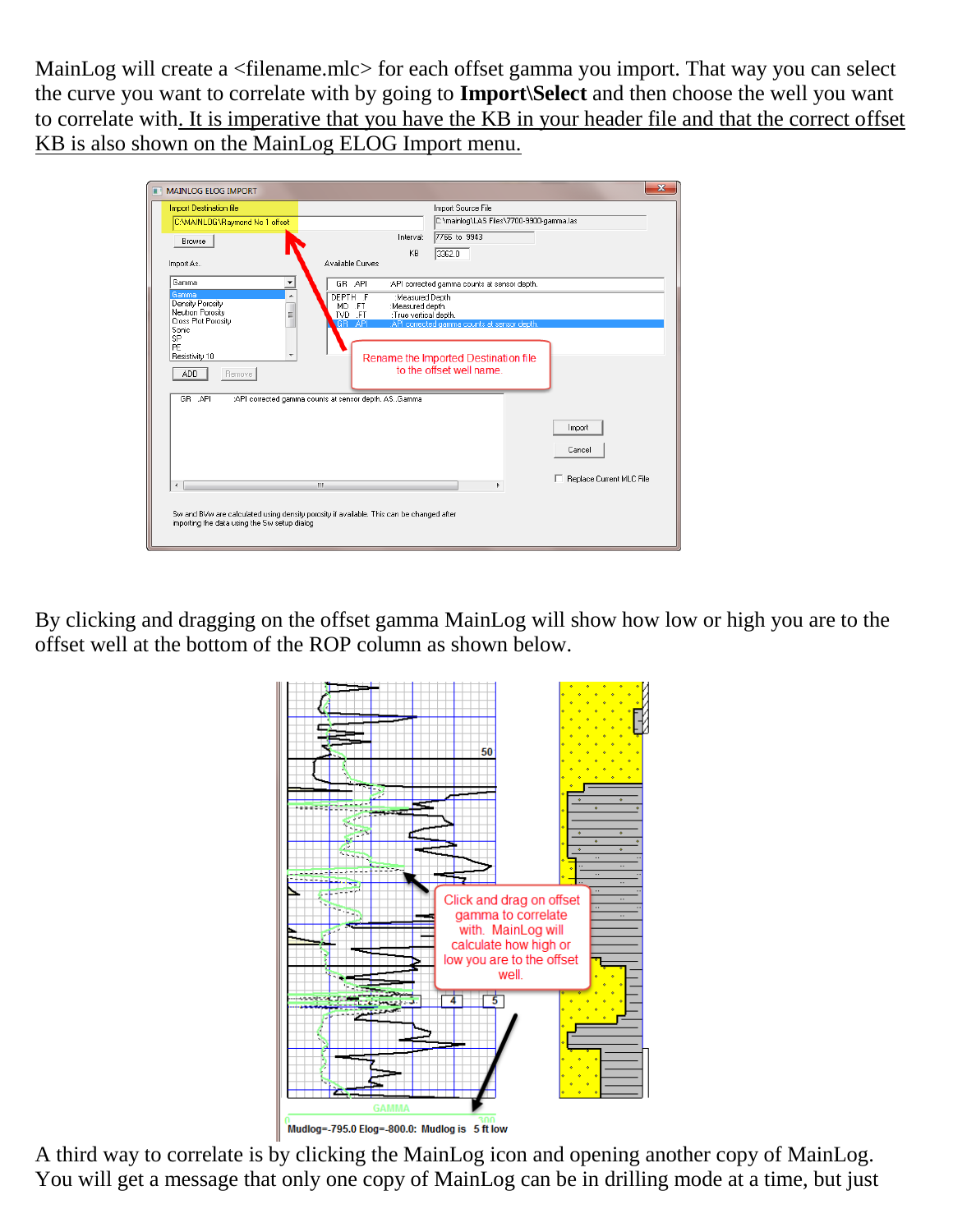## click OK.



MainLog will open and then go to **File\Open** and select the mudlog you want to view and correlate with. You then resize each log and view them side by side. In fact you open as many MainLog files at the same time and view them on screen.



A good way to open an offset well is to create a shortcut to it on your desktop. This can be easily accomplished by going the directory the wells are in; more than likely c:\mainlog or c:\mainlog\archives and **right click** on the <filename.mlw> and select **"Create shortcut"**. Next just